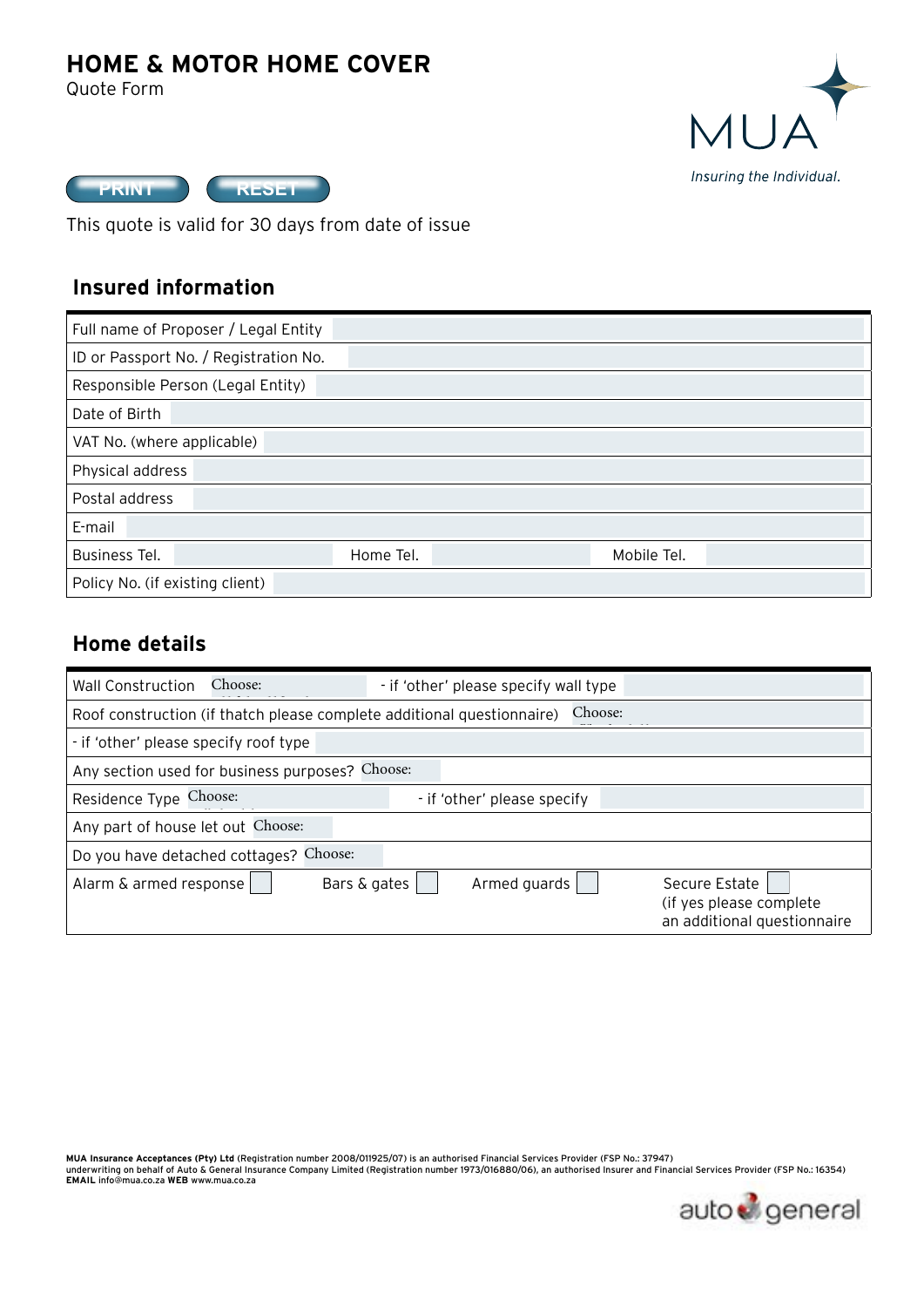## **Sums insured**

| <b>Buildings</b> | Contents<br>(Including<br>valuables) | All Risks                                            |  |
|------------------|--------------------------------------|------------------------------------------------------|--|
| Main Home        | Specified<br>valuables               | 1. Unspecified                                       |  |
|                  |                                      | 2. Specified<br>(attach list of<br>specified items): |  |
| Total            | Total                                |                                                      |  |

| Optional benefits / cover                                   |                                            |
|-------------------------------------------------------------|--------------------------------------------|
| <b>Executive Policy</b>                                     | <b>Personal Policy</b>                     |
| Home Assistance                                             | Home Assistance                            |
| Subsidence, landslip and groundheave cover                  | Subsidence, landslip and groundheave cover |
| <b>Building Geyser Maintenance</b>                          | <b>Building Geyser Maintenance</b>         |
| Rental Income Cover                                         | Choose:<br>Accidental damage top-up        |
| Choose:<br>Electrical & Mechanical top-up                   | Changes to Building R100 000               |
| Average waiver benefit required?                            |                                            |
| * Average waiver benefit is subject to terms and conditions |                                            |
| <b>Cyber Insurance</b>                                      |                                            |
| <b>Cyber Bullying</b><br><b>Cyber Liability</b>             | <b>Cyber Theft</b>                         |
| <b>Personal Accident</b>                                    |                                            |
| Main member                                                 |                                            |
| ID number                                                   |                                            |
| <b>Beneficiaries</b>                                        | %<br>ID number                             |
|                                                             | %<br>ID number                             |
|                                                             | %<br>ID number                             |
|                                                             | ID number<br>$\%$                          |
|                                                             | Totalling 100%                             |
| Choose:<br><b>Option Plan</b>                               |                                            |
| Spouse / Partner                                            |                                            |
| ID number                                                   |                                            |
| <b>Beneficiaries</b>                                        | %<br>ID number                             |
|                                                             | $\frac{9}{6}$<br>ID number                 |
|                                                             | %<br>ID number                             |
|                                                             | $\frac{0}{0}$<br>ID number                 |
|                                                             | Totalling 100%                             |
| Choose:<br><b>Option Plan</b>                               |                                            |

Option 1: Death R250 000; Disability R250 000; Hospital R500 2: R500 R500 R1 000 3: R1 000 000; Disability R1 000 000; Hospital R1 250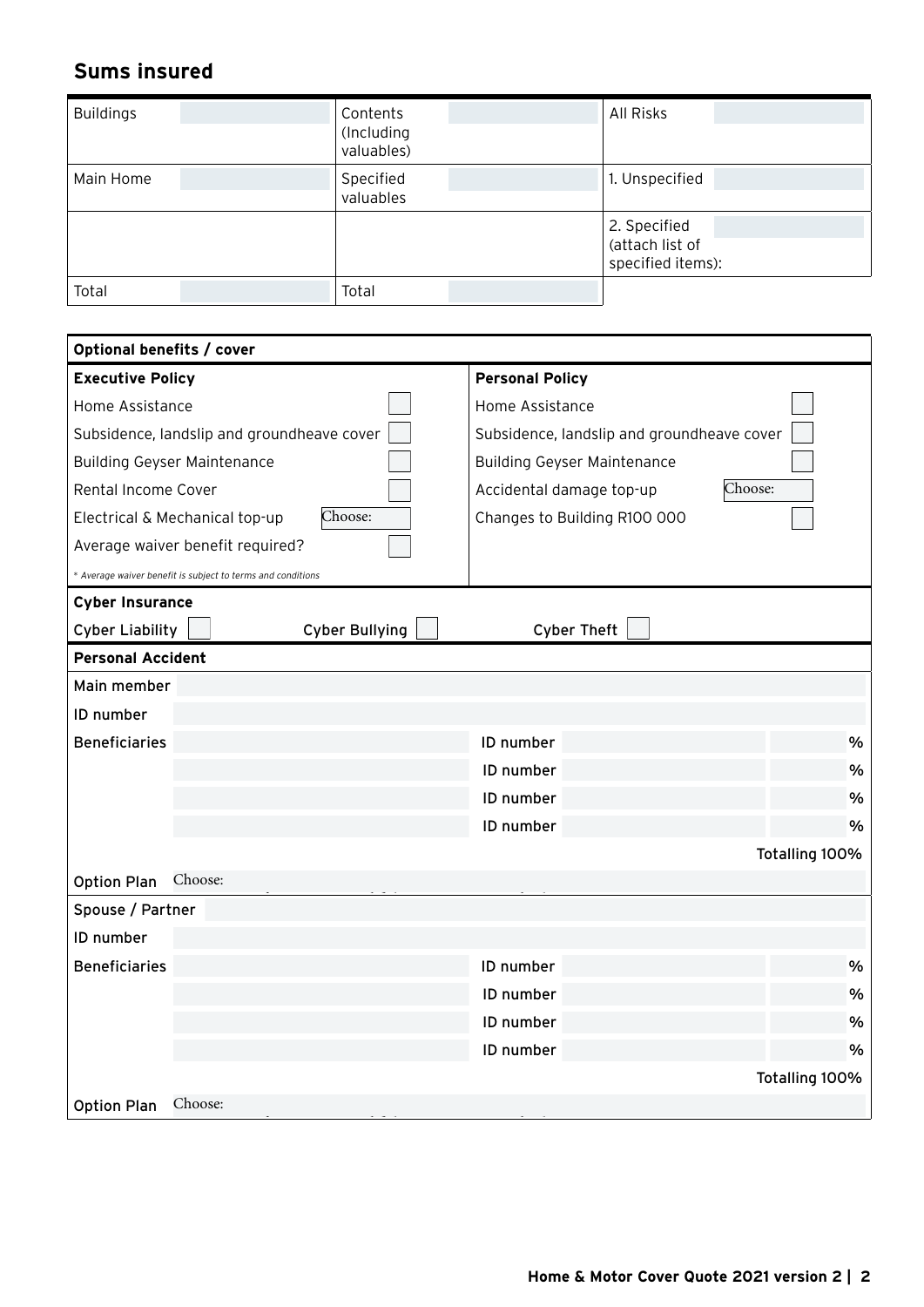| Domestic             |         |           |                |
|----------------------|---------|-----------|----------------|
| ID number            |         |           |                |
| <b>Beneficiaries</b> |         | ID number | %              |
|                      |         | ID number | $\%$           |
|                      |         | ID number | %              |
|                      |         | ID number | %              |
|                      |         |           | Totalling 100% |
| <b>Option Plan</b>   | Choose: |           |                |
|                      |         |           |                |

## **Driver information**

| Surname                                      | Initials       |
|----------------------------------------------|----------------|
| ID/Passport                                  | Date of birth  |
| Policy number (If existing client)           | Mobile number  |
| Gender Choose:                               | Marital status |
| Driver's licence code (i.e. B, EB, C1 etc.)  |                |
| Month<br>Date of first issue of licence: Day | Year           |
| Driver CFG                                   |                |

# **Vehicle details**

| Year                              | Make/Model               |
|-----------------------------------|--------------------------|
| Vehicle value (excl. accessories) | Accessories value        |
| Existing security Choose:         | M&M Code                 |
| Vehicle use Choose:               | Cover type Choose:       |
| Usual daytime parking Choose:     |                          |
| Overnight parking Choose:         |                          |
| Vehicle left hand drive           | Vehicle right hand drive |

| Optional benefits / cover     |                        |
|-------------------------------|------------------------|
| <b>Executive Policy</b>       | <b>Personal Policy</b> |
| Credit shortfall              | Credit shortfall       |
| New Vehicle - 3 year          | Roadside assistance    |
| Depreciation Protection Cover | Choose:<br>Car hire    |
| Roadside assistance           | <b>MUA Concierge</b>   |
| Choose:<br>Car hire           |                        |
| <b>MUA Concierge</b>          |                        |

### **Claims history** (Please provide details of any losses in the last 5 years)

| Date of Event | Description of Event | Amount Claimed |
|---------------|----------------------|----------------|
|               |                      |                |
|               |                      |                |
|               |                      |                |
|               |                      |                |
|               |                      |                |